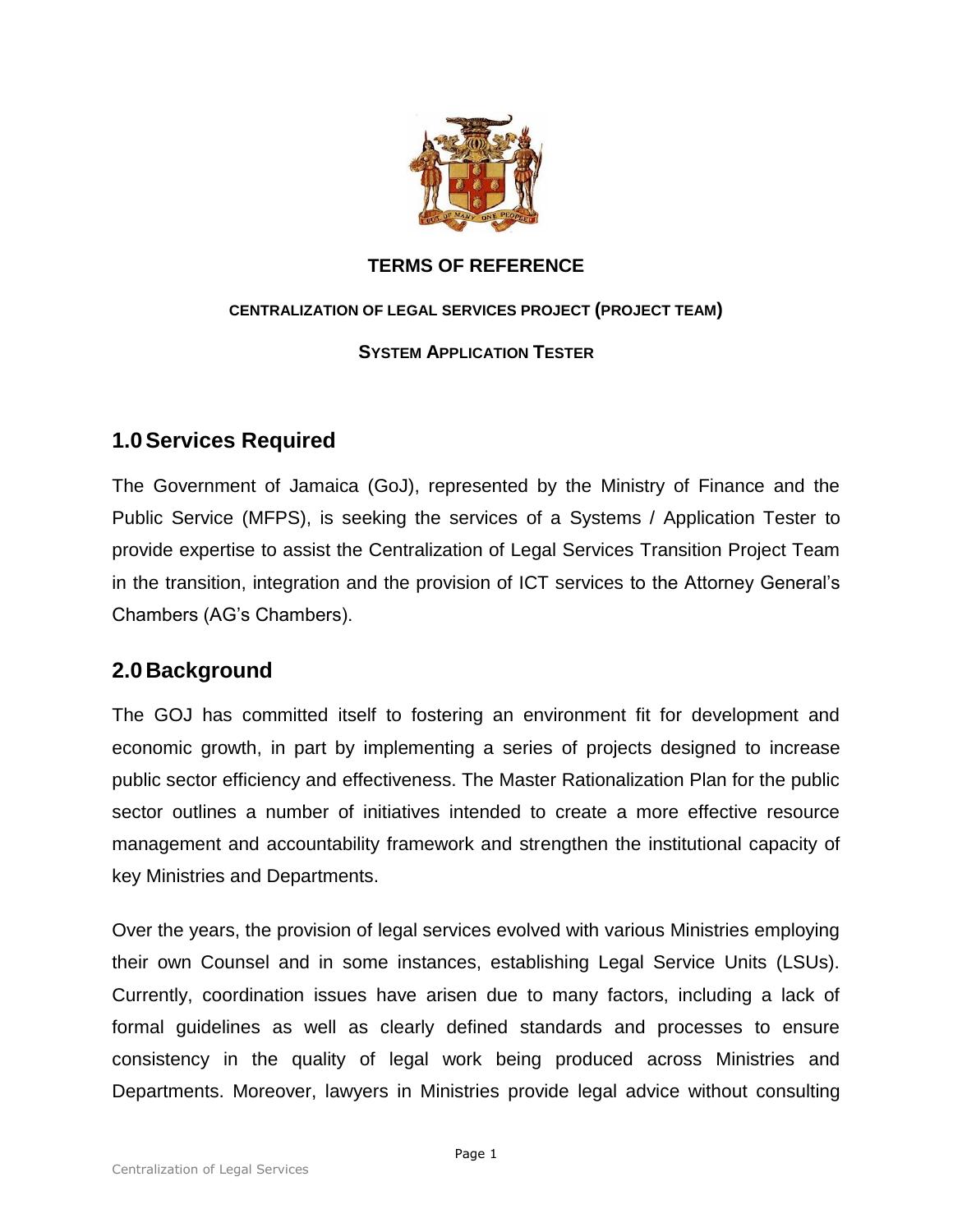the AGC; hence it is difficult to know whether legal advice being given is uniform. While the various Ministries employ their own counsel, legal matters of significance require the AGC approval. The AGC therefore, has a responsibility to ensure that it maintains oversight of the legal advice provided to all branches of the State.

With centralization, all attorneys in Ministries will become AG's Chambers staff as their posts will be transferred to the Establishment of the AG's Chambers. They will however, remain co-located in Ministries to allow for timely delivery of legal services. Centralization will also involve the development of guidelines, policies as well as legal practice handbooks and manuals to support legal operations and it is expected that this will result in an improvement in the turn-around time for delivering Opinions to Ministries and Departments as well as consistency in the quality of outputs.

## **STRATEGIC PUBLIC SECTOR TRANSFORMATION PROJECT (SPSTP)**

The Centralization of Legal Services project is part of the larger Strategic Public Sector Transformation Project.

The GOJ is the beneficiary of an investment loan from the World Bank. The Strategic Public Sector Transformation Project (IBRD Loan No.-8406-JM) will, *inter alia*, assist in strengthening of operating systems across the public sector.

The Project Development Objective (PDO) of the SPSTP is to strengthen public resource management and support selected public sector institutions in facilitating a more enabling environment for private sector growth. The project has six components of the SPSTP are:

## **Component I. Strengthening the Public Investment Management System (PIMS)**

The objective of this component is for the PSIP to incorporate public investment projects with estimated five-year operating and maintenance costs fully linked to long term development goals and medium-term priority areas.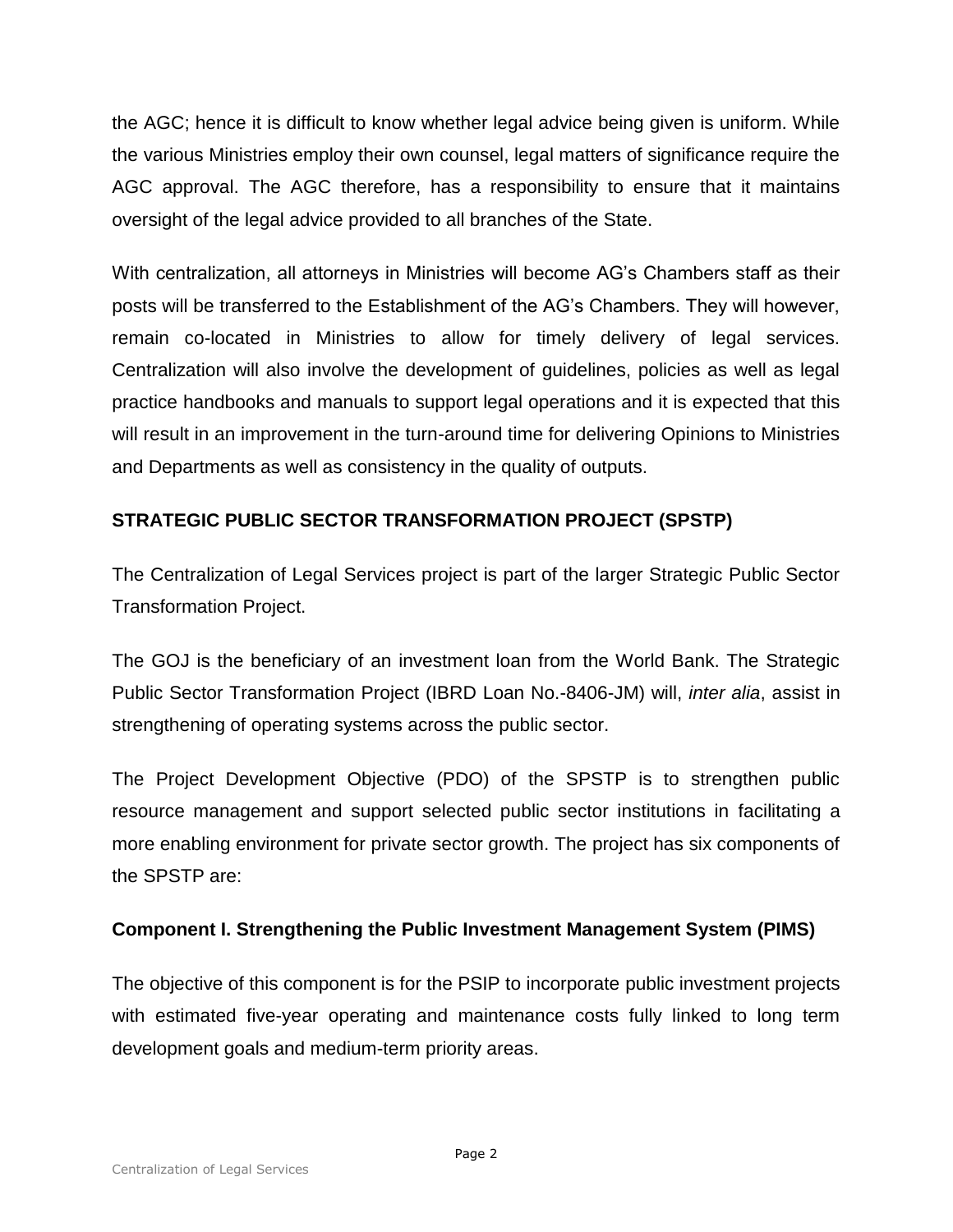This component will support the GOJ reform efforts through the following activities: (i) migration of the current web-based database to a robust platform to manage all information about public investment across the project cycle and linked to the budgeting and financial systems of the country (expected to be compiled into IFMIS); (ii) design and implementation of a public investment management training program for public sector; (iii) reviewing legislation and carrying out dissemination activities to integrate the PIMS with the administrative systems (including procurement and human resources); (iv) strengthening monitoring through Citizens Participation; (v) designing a fund for the funding of pre-investment financial and economic analysis and post-investment evaluations of the public investments; and (vi) provision of technical assistance for the implementation of the Public Financial Management Action Plan.

# **Component II Strengthening the Budget Preparation Process and Results Based Budgeting (RBB)**

The objective of this component is to link budgeting with government policy priorities through a gradual transition from annual expenditure planning to a medium-term resultsbased expenditure framework.

# **Component III Adaptive Public Sector Approaches to Promote Fiscal Sustainability**

This component will support measures to institutionalize the process of behavioural change to support new policy processes and provide just-in-Time Technical Assistance (TA) to take into account ad hoc needs of the government and to effectively take advantage of opportunities of intervention when they arise, enabling MOFPS to institute measures to bridge policy and implementation gaps revealed in the course of project implementation.

#### **Component IV Modernizing of the Accountant General's Department.**

This component will provide financing of payments under the Eligible Expenditure Program (EEP) in support of modernizing the AGD, including: (a) developing a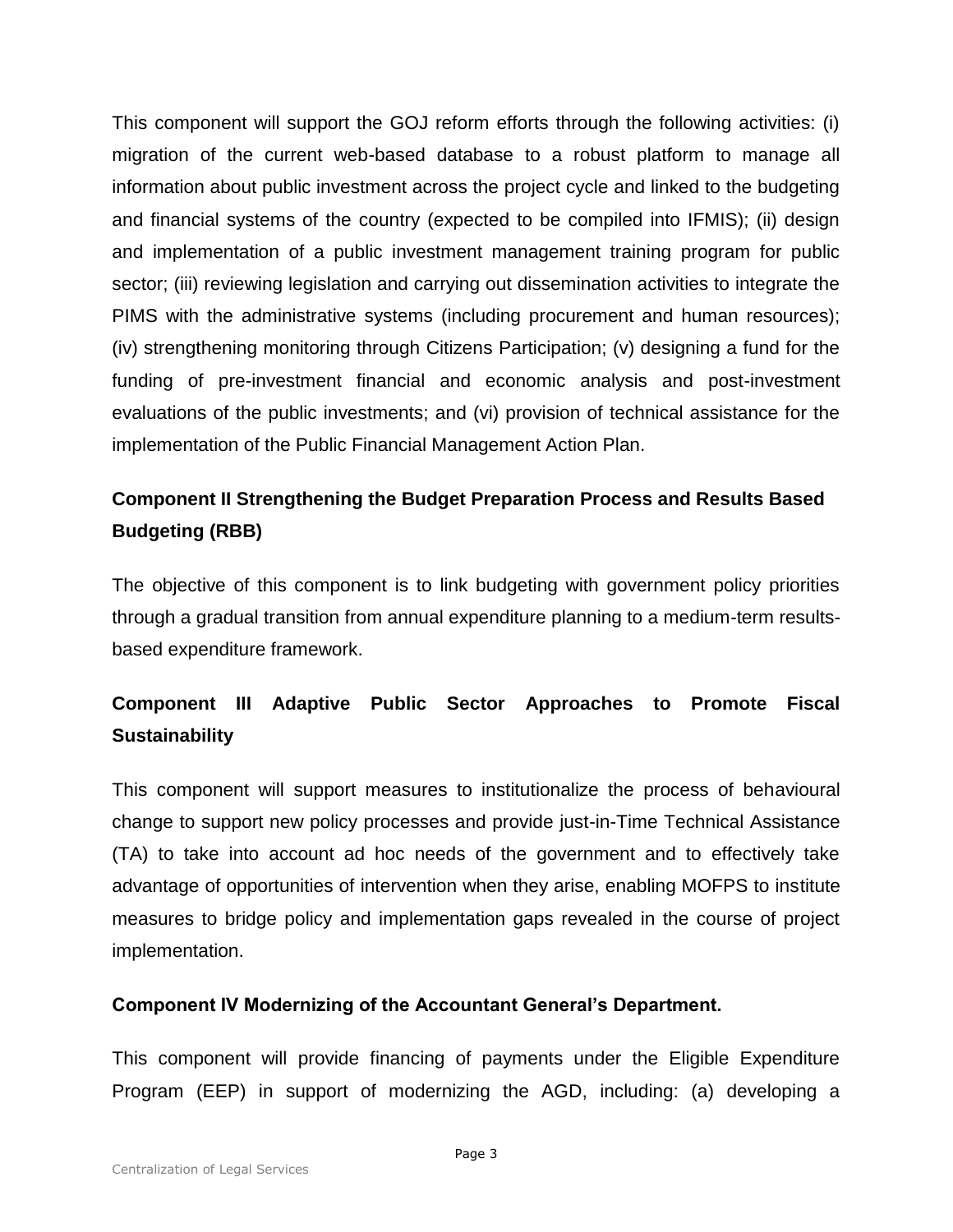conceptual model of the treasury single account, clarifying its scope, coverage and main operational processes; (b) reforming the organizational structure of AGD; (c) improving the central treasury management system's general ledger capabilities to provide the required level of controls and information; and (d) training to build the treasury's capacity in cash forecasting and management.

#### **Component V. Fostering Industrial Growth and Trade Facilitation**

This component will contribute to the Bureau of Standards Jamaica (BSJ) convergence towards the implementation of the World Trade Organization Technical Barriers to Trade agreement through institutional modernization efforts. The project shall support a range of organizational reforms, including a review of the underpinning legal framework to clarify the separation of the development and supervision of standards between agencies, the upgrading of laboratory facilities, and strategy development. The expected results from these reforms are improvements in the quality of public services related to the application of standards for goods (imported and exported).

#### **Component VI Project Management**

This component will ensure adequate Project management is in place for the implementation of the Project. The activities under this component will include: (i) carry out Project audits; (ii) comply with the financial management and procurement obligations under the Project; (iii) monitor and evaluate Project activities; (iv) provide training, and the acquisition of goods required thereof and finance Operating Costs

This assignment falls under Component III: Adaptive Public Sector Approaches to Promote Fiscal Sustainability.

## **3.0 Assignment Objective**

The purpose of the assignment is to support the Project Manager, ICT and the AG's Chambers in particular, in the daily operational management as well as systems acquisition, implementation and testing during the life of the project.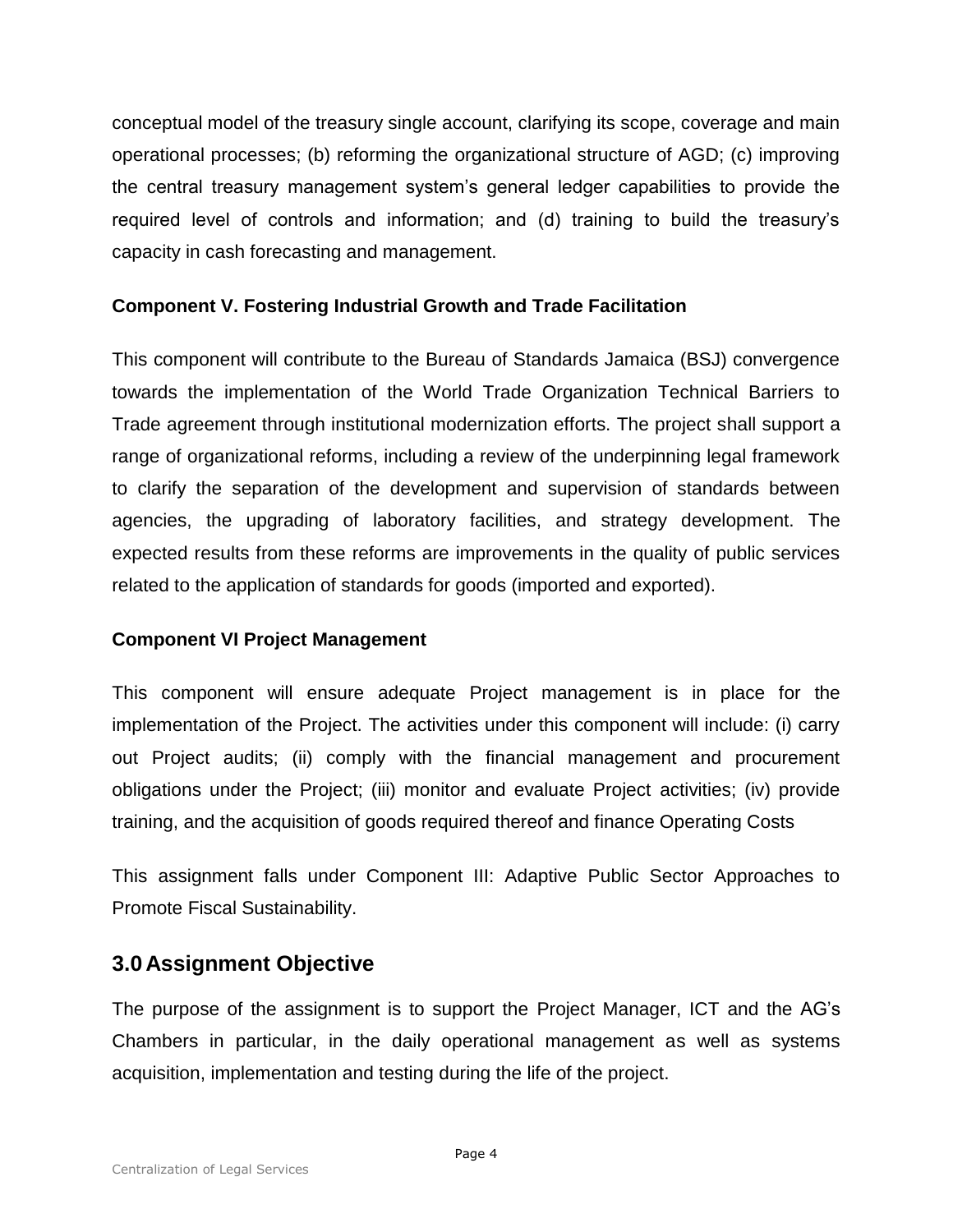#### **4.0 Scope of Work**

The successful transition to centralized legal services under the ambit of the AG's Chambers is heavily dependent on the successful upgrade and stabilization of that organization's ICT platform and systems. The purpose of the assignment is to support the AG's Chambers' overall Project Implementation Plan by managing the implementation of new software and hardware tools to support the workflow within a centralized headquarters and 17 off-site offices.

The Systems Application Tester will support the Project Manager, ICT to ensure effective implementation of systems and software applications components of the project, including planning, testing, reporting, reviewing and evaluating. The Systems Application Tester will assist in planning, designing, documenting, and deploying effective test suites and regimes for systems implementation and integration, system launches, and the enhancement of systems in operation. This individual will apply analytical and problem-solving skills to validate, communicate, and resolve systems and software application issues through careful testing in order to maximize the benefit of IT investments and initiatives.

At a minimum, he/she will be expected to:

- Work with the Project Manager, ICT and other key stakeholders to define testing priorities and requirements;
- Assist in executing data migration, integration with other system and systems configuration and deployment;
- Execute systems applications testing and reporting of results;
- Develop and document application test plans based on software and business requirements, functional and technical specifications, and report issues to the Project Manager, ICT;
- Develop walk-through, back-out, rollback plans and measures;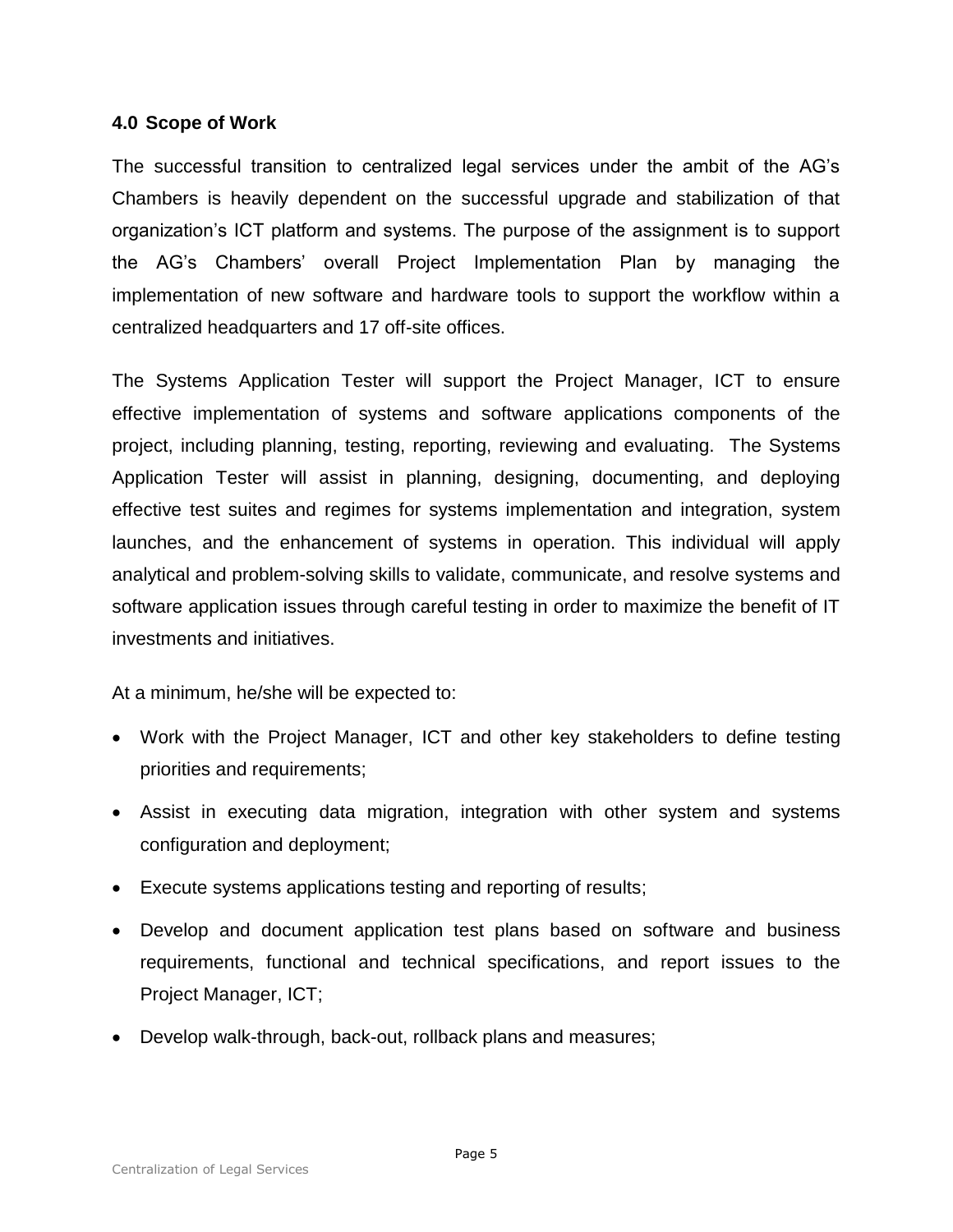- Ensure that testing activities will allow applications to meet business requirements and systems goals, fulfill end-user requirements, and identify and resolve systems issues;
- Contribute to pre-testing phase of implementation by evaluating proposals in order to identify potential problem areas, and make the appropriate recommendations;
- Plan, design, develop, and deploy systems testing techniques for new applications throughout the project; execute test cases and scenarios that will determine optimal system performance based on specifications;
- Analyzing formal test results in order to discover and resolve defects, bugs, errors, configuration issues, and interoperability flaws;
- Produce reports and documentation for all testing efforts, results, activities, data, logging, and tracking;
- Communicate test progress, test results, and other relevant information to Project Manager, ICT.

### **5.0 Deliverables**

| No. | <b>Key Deliverables</b>          | <b>Description</b>                              |
|-----|----------------------------------|-------------------------------------------------|
| 1.  | <b>Inception Report and</b>      | Inception Report that provides a brief overview |
|     | <b>Work Plan</b>                 | of the systems and application issues to be     |
|     |                                  | addressed along with a tentative work plan.     |
| 2.  | <b>Systems &amp; Application</b> | The Test Plan must conform to accepted          |
|     | <b>Software Test Plan</b>        | systems / applications standards, identifying   |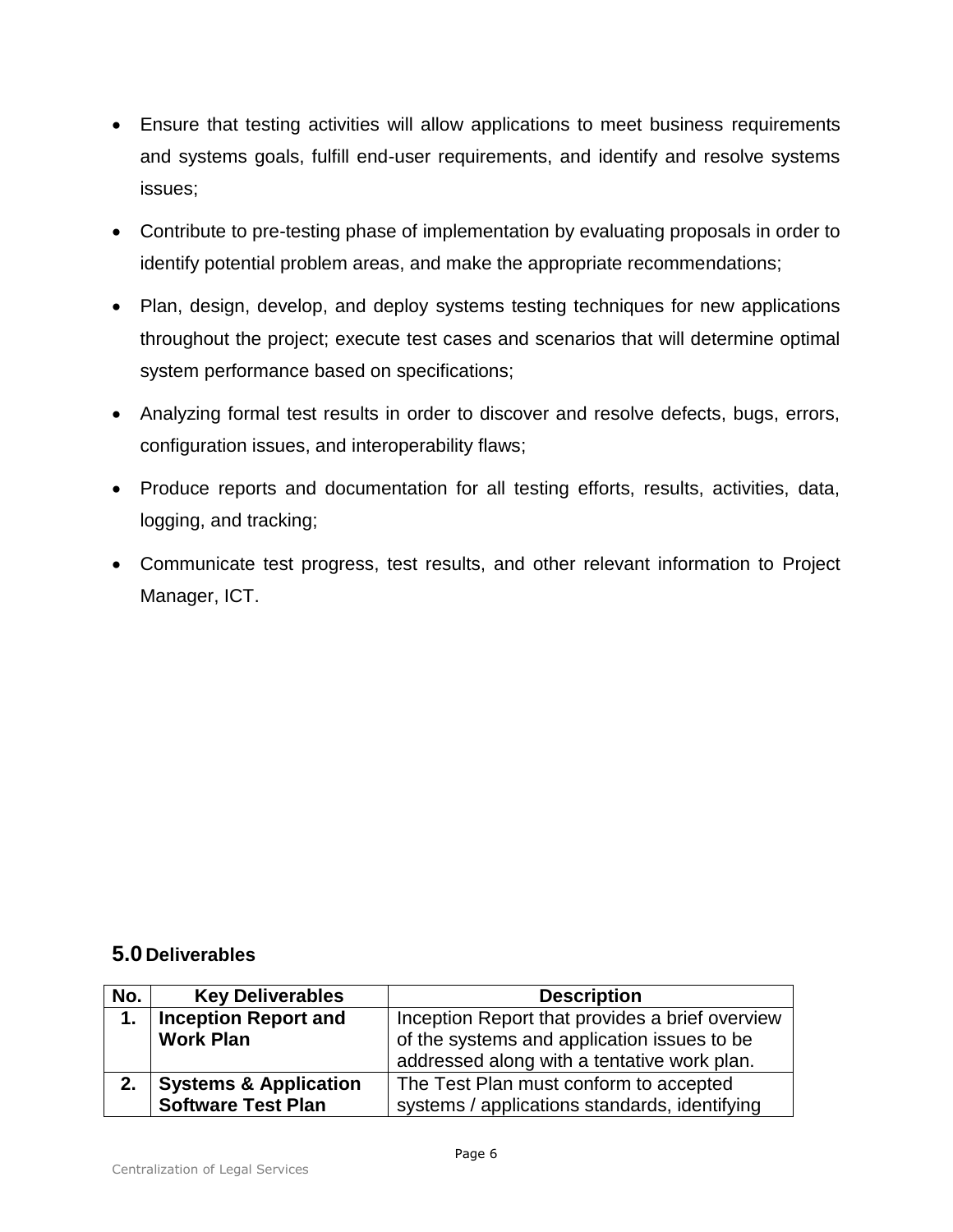|    |                                                     | how and when the testing objectives will be<br>achieved; clearly defining the deliverables,<br>milestones, activities and resources required<br>for successful task execution, and must at a<br>minimum detail the following:<br>[1] Purpose<br>[2] Project & System Overview<br>[3] Systems Description<br>[4] Testing Strategy<br>a) Scope & level of testing<br>b) Acceptance Criteria<br>c) Test Deliverables<br>d) Test Effort Estimate<br>[5] Test Execution Strategy<br>a) Entry & Exit Criteria<br>b) Test Cycles<br>c) Test Case / Scenario List<br>d) Validation & Defect Management<br>e) Issue Tracking & Reporting<br>[6] Test Management Processes<br>a) Test Design Process |
|----|-----------------------------------------------------|--------------------------------------------------------------------------------------------------------------------------------------------------------------------------------------------------------------------------------------------------------------------------------------------------------------------------------------------------------------------------------------------------------------------------------------------------------------------------------------------------------------------------------------------------------------------------------------------------------------------------------------------------------------------------------------------|
|    |                                                     | b) Test Metrics<br>c) Test Execution Processes<br>d) Test Risk and Mitigation<br>[7] Test Environment<br>a) Computer systems<br>b) Interfaces<br>[8] Resources Required                                                                                                                                                                                                                                                                                                                                                                                                                                                                                                                    |
| 3. | <b>Policies and Protocols</b>                       | [1] Implement testing procedures relevant to<br>the stages of systems acquisition and<br>implementation,<br>[2] Develop traceability matrix mapping user<br>requirements to test/use cases.                                                                                                                                                                                                                                                                                                                                                                                                                                                                                                |
| 4. | <b>Training &amp;</b><br><b>Implementation Plan</b> | [1] Assist with the development and<br>implementation of training in systems<br>and/or application software.<br>[2] Systems configuration, deployment and<br>integration                                                                                                                                                                                                                                                                                                                                                                                                                                                                                                                   |
| 5. | <b>Monitoring and</b><br><b>Evaluation Report</b>   | a) Monitor systems to validate performance to<br>specifications;<br>b) Post-implementation reviews and<br>documentation of issues (users, systems)                                                                                                                                                                                                                                                                                                                                                                                                                                                                                                                                         |
| 6. | <b>Monthly Progress</b><br><b>Reports</b>           | The officer will be required to submit Monthly<br>Progress Reports, summarizing:<br>the progress made during the period (i.e.                                                                                                                                                                                                                                                                                                                                                                                                                                                                                                                                                              |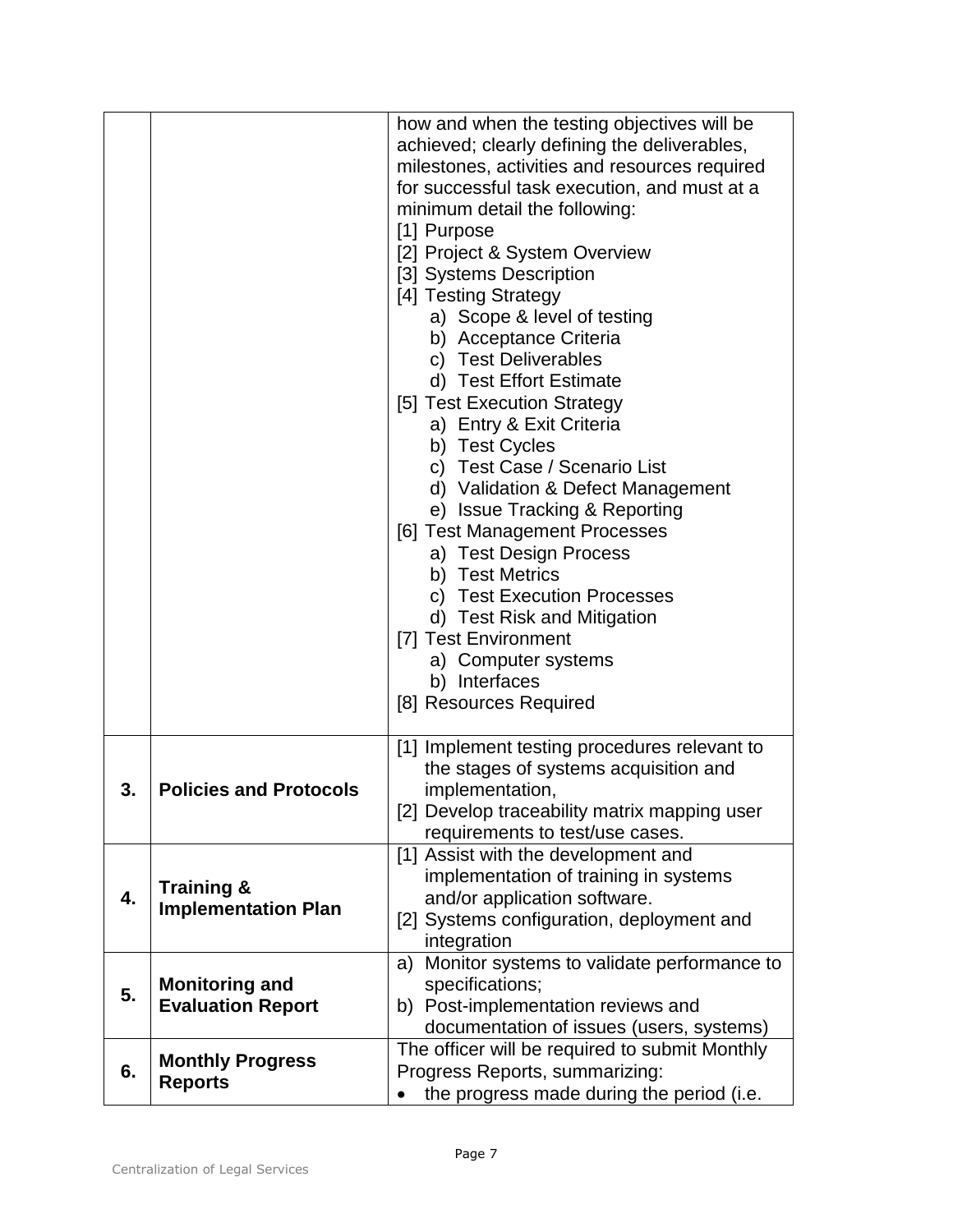|  | planned vs. actual targets, etc.)<br>the proposed activities for the ensuing<br>month<br>risks, challenges, gaps, and<br>recommendations for addressing them<br>• Provide recommendations to the Project<br>Manager, ICT to support systems<br>implementation and integration. |
|--|--------------------------------------------------------------------------------------------------------------------------------------------------------------------------------------------------------------------------------------------------------------------------------|
|--|--------------------------------------------------------------------------------------------------------------------------------------------------------------------------------------------------------------------------------------------------------------------------------|

# **6.0 Reporting Relationship**

The Officer will report to the Project Manager, ICT

# **7.0Supervisory Responsibility**

None

# **8.0Technical Expertise Required**

- Bachelor's degree in software engineering or computer science, information technology;
- Three (3) years relevant work experience;
- Advanced knowledge of systems development methodologies, certification provides a distinct advantage;
- Three (3) years direct experience as a lead tester for major application integration and/or major application product release;
- Strong knowledge of system testing and software quality assurance best practices and methodologies;
- Working knowledge of the software development life cycle (SLDC);
- Two (2) years experience with core enterprise software applications, such as ECM platforms, MS SharePoint, Legal Case Management systems, MS Exchange, MS SQL Server;
- Working knowledge of network and PC operating systems, including Windows Server 2012 R2, Windows 7, 8 & 10 Pro;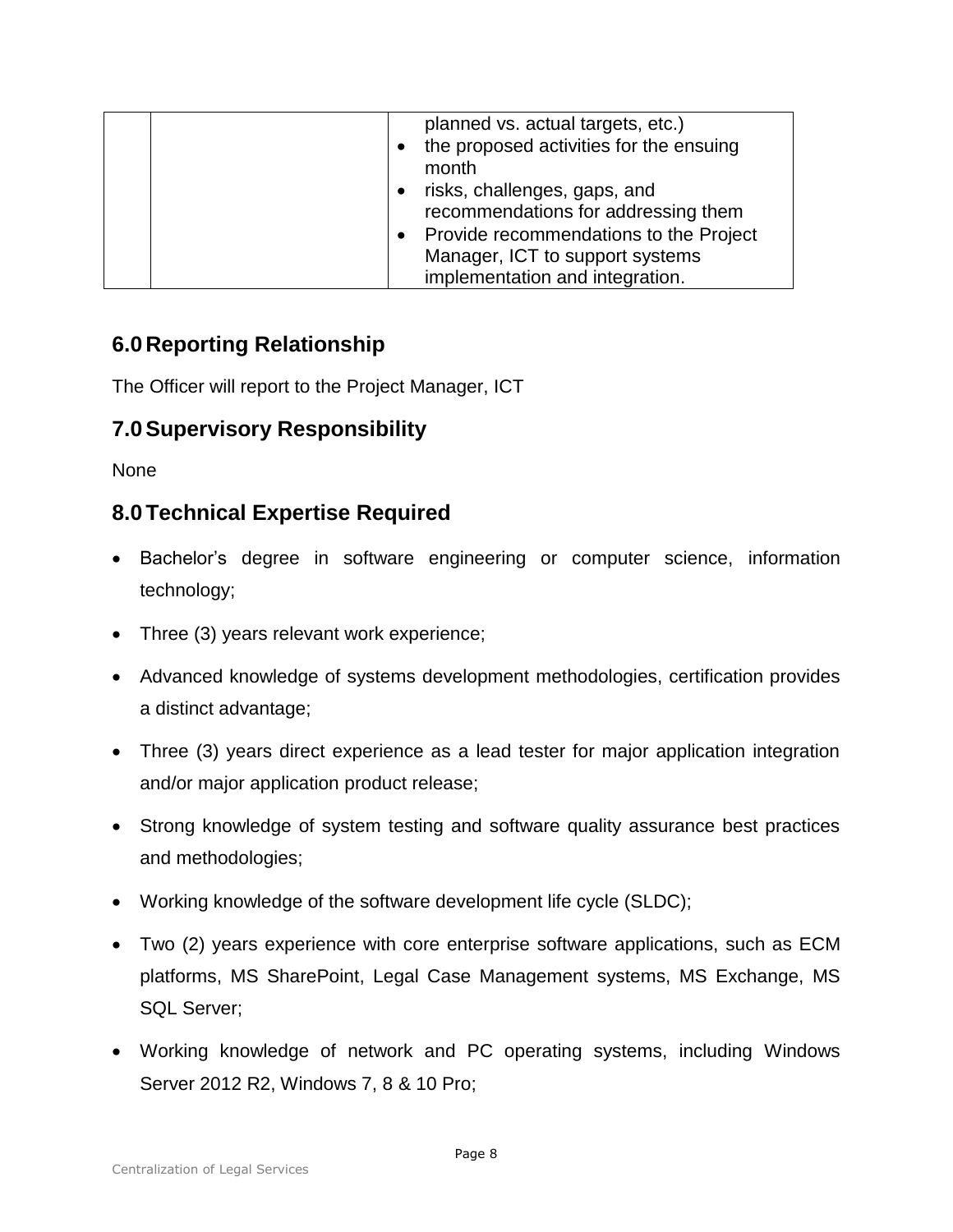- Working knowledge of current networking hardware, protocols and standards Cisco switches, storage area network, network attached storage, TCP/IP, SSL, Encryption, ISO 27000; Server hardware - HP Proliant, Dell PowerEdge & blade servers;
- Experience in project management or exposure to project-based work structures.

#### **Personal Attributes**

- Good understanding of the organization's goals and objectives;
- Excellent written and oral communication skills;
- Excellent listening and interpersonal skills;
- Ability to communicate ideas in both technical and user-friendly language;
- Ability to execute tasks with minimal supervision;
- Keen attention to detail:
- Proven analytical and creative problem-solving skills;
- Ability to effectively prioritize and execute tasks in a high-pressure environment;
- Ability to work in a team-oriented, collaborative environment.

# **9.0 Key Interfaces**

#### **Internal**

Change Management Executive, Solicitor General, Deputy Solicitors General, Systems Administrator (AG's Chambers), ICT Unit, Director, Human Resource and Administration, Project Executive, and Project Manager, ICT

#### **External**

MOJ's ICT Team, ICT service providers, relevant government departments and agencies.

## **10.0 Location and Work Conditions**

The officer will be provided with office space at the Attorney General's Chambers at the 1<sup>st</sup> Floor NCB North Tower, 2 Oxford Road, Kingston 5, including:

- administrative support;
- access to information and managerial/technical personnel;
- any other assistance that may be reasonably required to undertake the duties identified in this Terms of Reference.